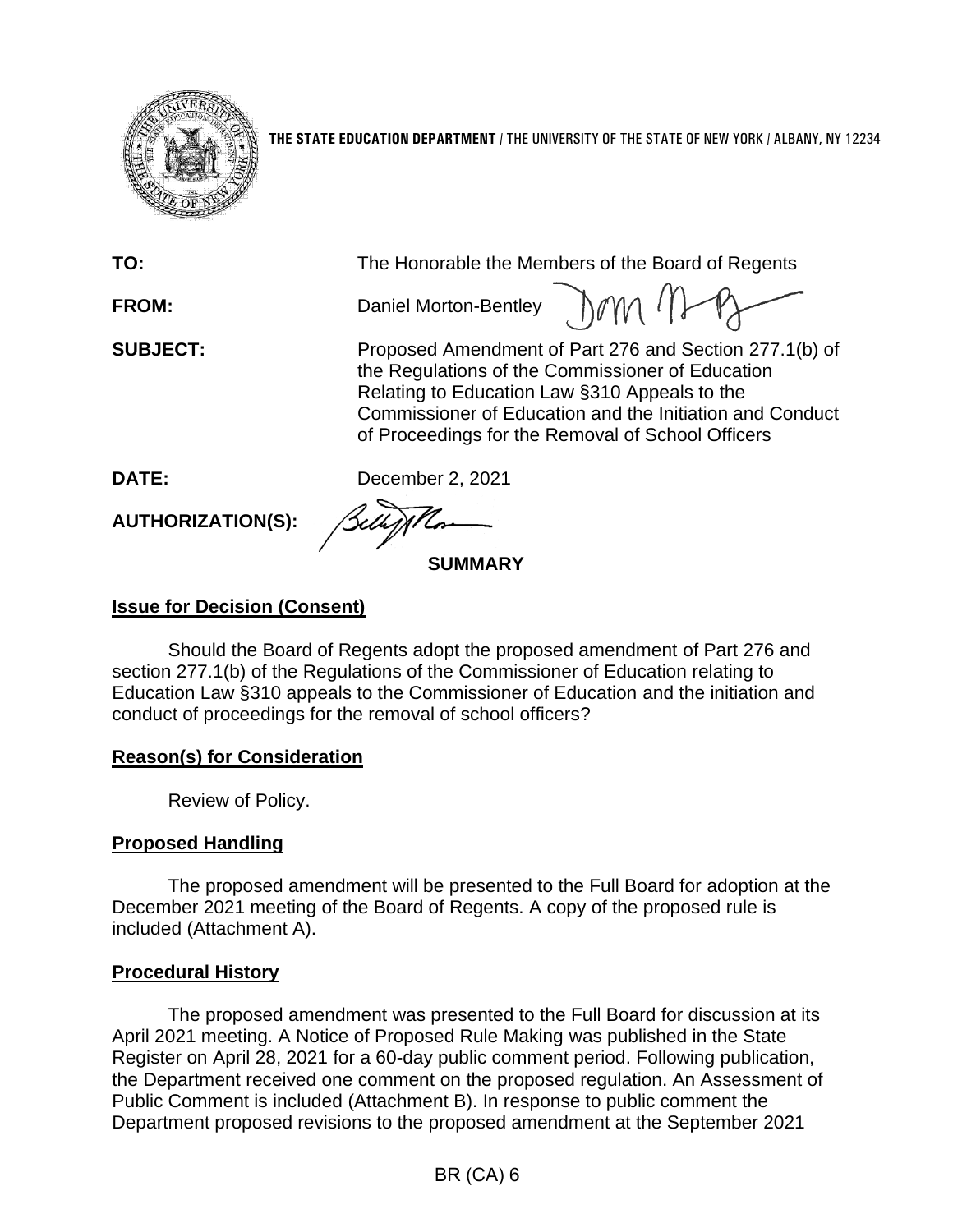Regents meeting. A Notice of Revised Rule Making was published in the State Register on September 29, 2021 for a 45-day public comment period.

Since publication of the Notice of Revised Rule Making, the Department has not received any public comment on the revised proposed rule. Therefore, no changes to the proposed rule are recommended at this time. A Notice of Adoption will be published in the State Register on December 29, 2021. Supporting materials are available upon request from the Secretary to the Board of Regents.

#### **Background Information**

Education Law §310 authorizes the Commissioner of Education to decide appeals of persons considering themselves aggrieved by actions taken at a school district meeting or by school authorities. The appeal decisions of the Commissioner are quasi-judicial in nature and are officially reported and indexed in the Education Department Reports. These reports are now entirely digital and are posted on the Department's website. The Commissioner issues approximately 200 decisions a year on a wide range of subjects including student residency, student discipline, school district elections, transportation, and personnel matters. The regulations governing the practice to be followed in §310 appeals are found in Parts 275 and 276 of the Commissioner's Regulations.

#### **Initial Proposed Amendment**

The proposed amendment makes technical changes to the service of memorandum of law to expedite the processing of administrative records; it also poses other clarifying amendments. Specifically, the Department proposes to:

- amend section 276.4 of the Commissioner's regulations to update the requirements for service and filing of memoranda of law such that a petitioner serve and file any memorandum of law with the petition; a respondent serve and file any memorandum of law with the answer; and a petitioner serve and file any reply memorandum of law with the reply;
- make a corresponding amendment to section 275.8(a) of the Commissioner's regulations to provide that a memorandum of law be served with the petition;
- make a corresponding amendment to section 275.13 of the Commissioner's regulations to provide that a memorandum of law be served with the answer;
- make a corresponding amendment to section 275.14 of the Commissioner's regulations to provide that a memorandum of law be served with the reply; and
- amend section 276.5(b) of the Commissioner's regulations to clarify that in an appeal regarding a homeless child's or youth's access to a free appropriate public education pursuant to section 100.2(x) of the Commissioner's regulations, the application must be served along with proposed affidavits,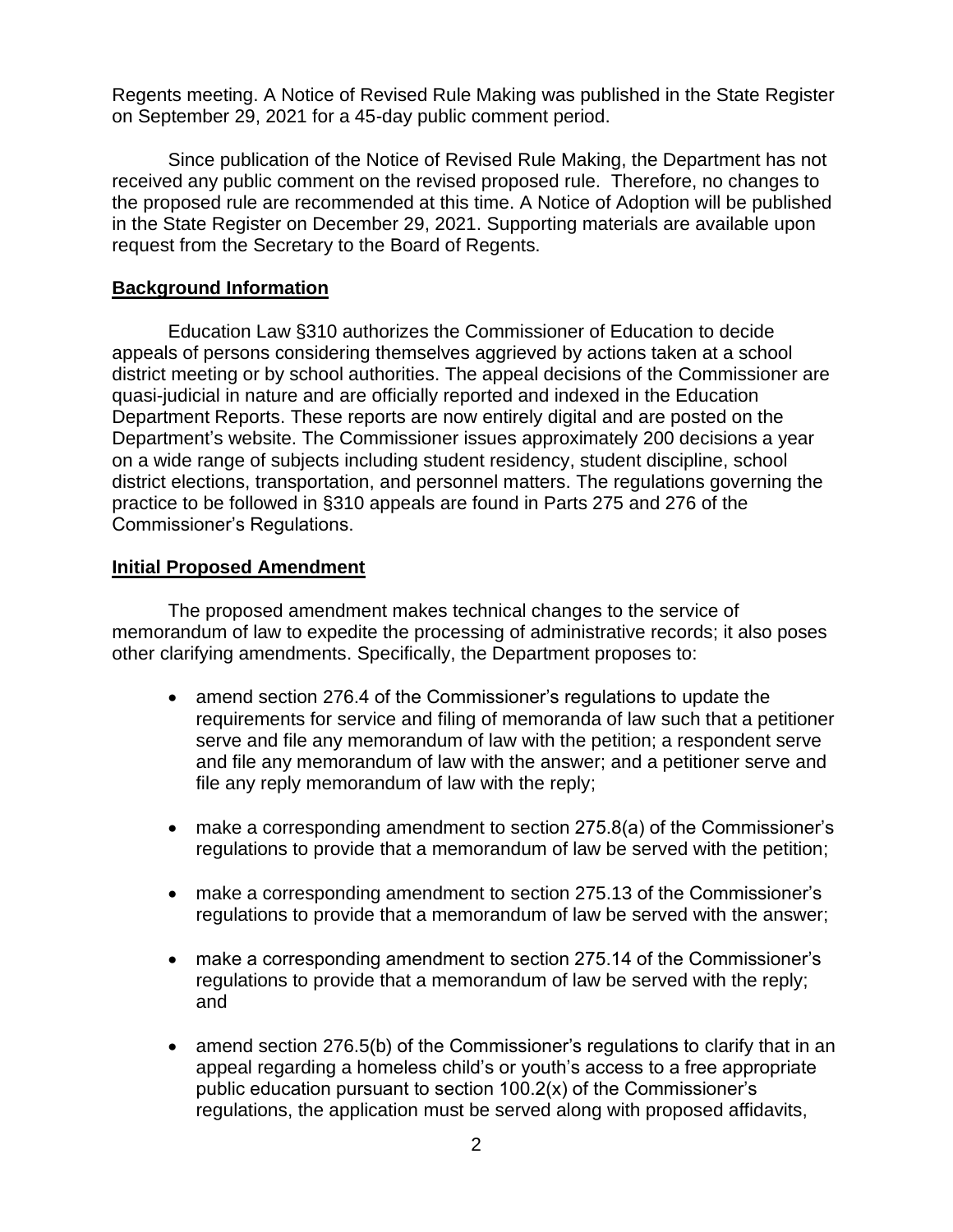exhibits, and other supporting papers, consistent with the requirements of subdivision (a) of such section. Additionally, subdivision (b) is amended to remove the reference to section 275.13(b) of the Commissioner's regulations in reference to service of such appeals.

In addition, the Department proposes to make a technical amendment to section 277.1(b) of the Commissioner's regulations relating to the initiation and conduct of proceedings for removal of school officers. The proposed amendment removes the title "SIR" from the required notice to be included in the petition for removal.

### **Proposed Revisions Following the First Public Comment Period**

At the September 2021 Regents meeting, the Department proposed revisions to the proposed amendment in response to public comment. The proposed amendments made to section 276.4 of the Commissioner's regulations have been revised and the corresponding amendments to sections 275.8(a), 275.13 and 275.14 have been removed. The revised amendment no longer requires that any memorandum of law be served and filed with the petition, answer, or reply. Rather, the Department now proposes to amend section 275.4 of the Commissioner's regulations to require that a petitioner serve and file any memorandum of law within 40 days after service of the petition, and a respondent serve and file any memorandum of law within 50 days after service of the petition. The Department further proposes clarifying the language in section 276.8(a) of the Commissioner's regulations, indicating in a single place, for example, that the procedures applicable to charter school location/co-location appeals are set forth in section 276.11 of the Commissioner's regulations.

## **Related Regents Items**

October 2008: [Proposed Amendment of Parts 275 and 276 and 100.2\(y\) of the](https://www.regents.nysed.gov/meetings/2008Meetings/October2008/1008brd1.htm)  [Regulations of the Commissioner of Education Relating to Education Law 310 Appeals](https://www.regents.nysed.gov/meetings/2008Meetings/October2008/1008brd1.htm)  [to the Commissioner of](https://www.regents.nysed.gov/meetings/2008Meetings/October2008/1008brd1.htm) Education

(https://www.regents.nysed.gov/meetings/2008Meetings/October2008/1008brd1.htm)

December 2010: [Technical Amendments to Parts 275 and 276 of the Regulations of the](https://www.regents.nysed.gov/common/regents/files/documents/meetings/2010Meetings/December2010/1210bra4.pdf)  [Commissioner, Relating to Appeals to the Commissioner Under Education Law §§310](https://www.regents.nysed.gov/common/regents/files/documents/meetings/2010Meetings/December2010/1210bra4.pdf)  [and 2853](https://www.regents.nysed.gov/common/regents/files/documents/meetings/2010Meetings/December2010/1210bra4.pdf)

(https://www.regents.nysed.gov/common/regents/files/documents/meetings/2010Meetin gs/December2010/1210bra4.pdf)

April 2021: [Proposed Amendment of Parts 275 and 276 and Section 277.1 of the](https://www.regents.nysed.gov/common/regents/files/4211brd2.pdf)  [Regulations of the Commissioner of Education Relating to Education Law §310 Appeals](https://www.regents.nysed.gov/common/regents/files/4211brd2.pdf)  [to the Commissioner of Education and the Initiation and Conduct of Proceedings for the](https://www.regents.nysed.gov/common/regents/files/4211brd2.pdf)  [Removal of School Officers](https://www.regents.nysed.gov/common/regents/files/4211brd2.pdf)

(https://www.regents.nysed.gov/common/regents/files/4211brd2.pdf)

September 2021: [Proposed Amendment of Part 276 and Section 277.1\(b\) of the](https://www.regents.nysed.gov/common/regents/files/921brd1.pdf)  [Regulations of the Commissioner of Education Relating to Education Law §310 Appeals](https://www.regents.nysed.gov/common/regents/files/921brd1.pdf)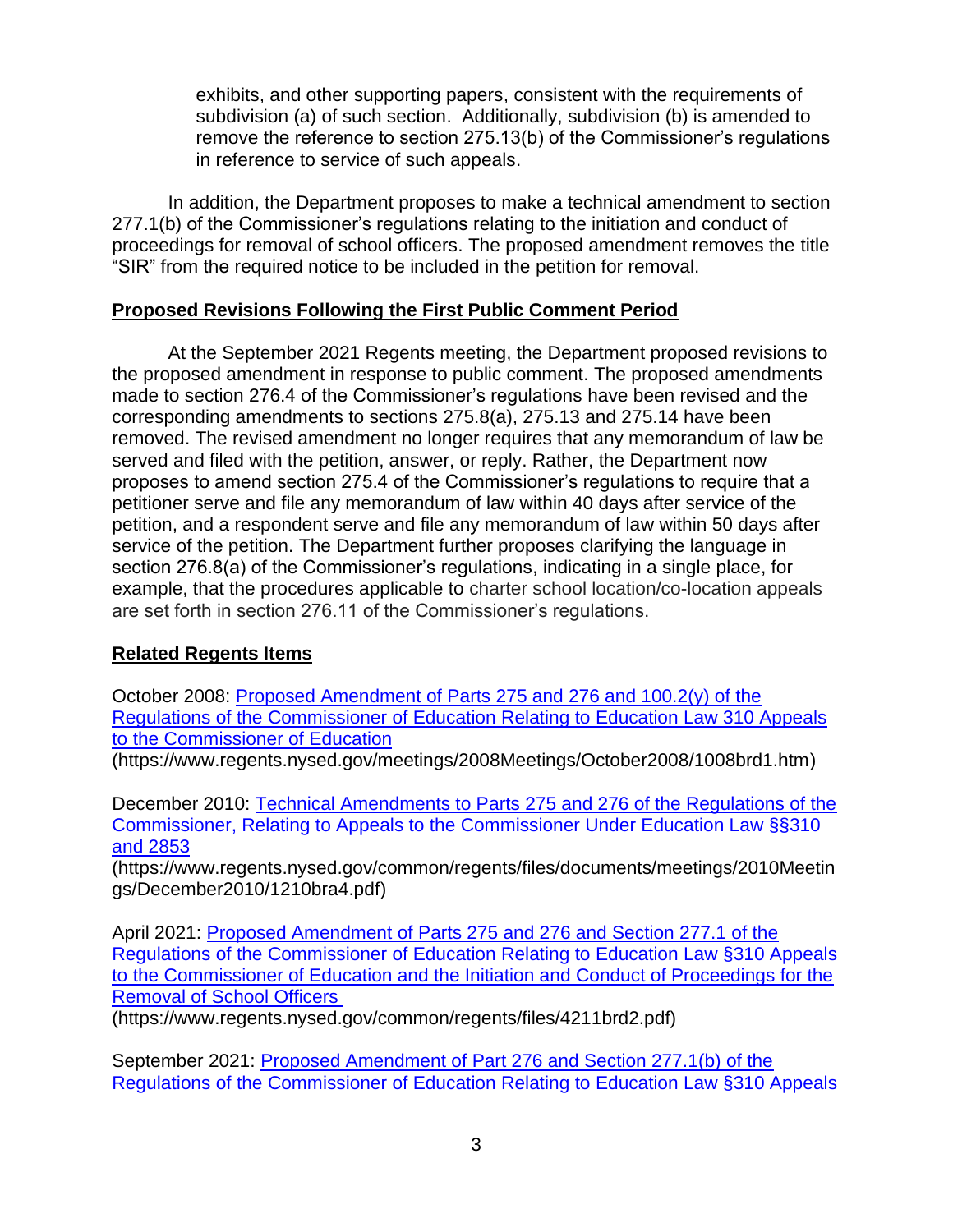[to the Commissioner of Education and the Initiation and Conduct of Proceedings for the](https://www.regents.nysed.gov/common/regents/files/921brd1.pdf)  [Removal of School Officers](https://www.regents.nysed.gov/common/regents/files/921brd1.pdf)

(https://www.regents.nysed.gov/common/regents/files/921brd1.pdf)

## **Recommendation**

It is recommended that the Board of Regents take the following action:

VOTED: That Part 276 and section 277.1(b) of the Regulations of the Commissioner of Education be amended, as submitted, effective December 29, 2021.

# **Timetable for Implementation**

If adopted at the December 2021 meeting, the revised proposed rule will take effect on December 29, 2021.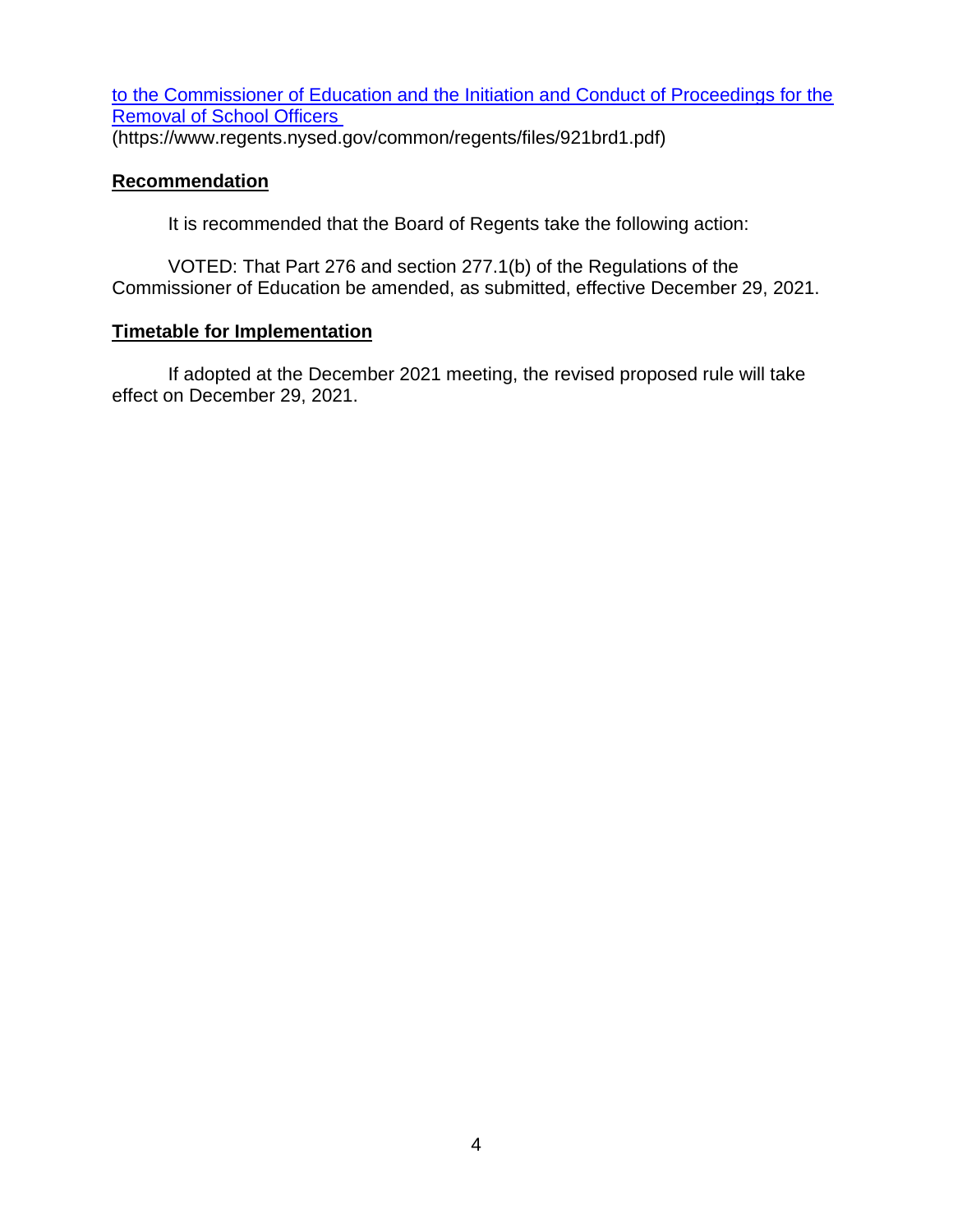#### **Attachment A**

# AMENDMENT OF THE REGULATIONS OF THE COMMISSIONER OF EDUCATION

Pursuant to Education Law sections 101, 207, 305, 310, and 311.

1. Section 276.4 of the Regulations of the Commissioner of Education is amended to read as follows:

(a) Memoranda of law, consisting of the parties' arguments of law may be submitted by any party to an appeal, and may be requested by the commissioner's counsel or by the commissioner. The petitioner shall serve a copy of any memorandum of law upon every other party to the appeal in the manner provided by section 275.8(b) of this Title [and except in the case of a charter school location/co-location appeal pursuant to section 276.11 of this Part shall file such memorandum of law, with proof of service thereof in accordance with section 275.9 of this Title, within 20 days after service of the answer or 10 days after service of the reply, whichever is later] within 40 days after service of the petition. Each respondent shall serve a copy of any memorandum of law, upon every other party in the manner provided by section 275.8(b) of this Title [and, except in the case of a charter school location/co-location appeal pursuant to section 276.11 of this Part, shall file such memorandum] within 50 days after service of the petition. Reply memoranda will be accepted only with the prior approval of the commissioner. All memoranda of law shall be filed with proof of service thereof in accordance with section 275.9 of this Title[, within 30 days after service of the answer or 20 days after service of the reply, whichever is later. Where the answer is served upon petitioner or petitioner's counsel by mail, the date of mailing and the four days subsequent thereto shall be excluded in the computation of the 20-day period in which petitioner's memorandum of law must be served and filed. Except in the case of a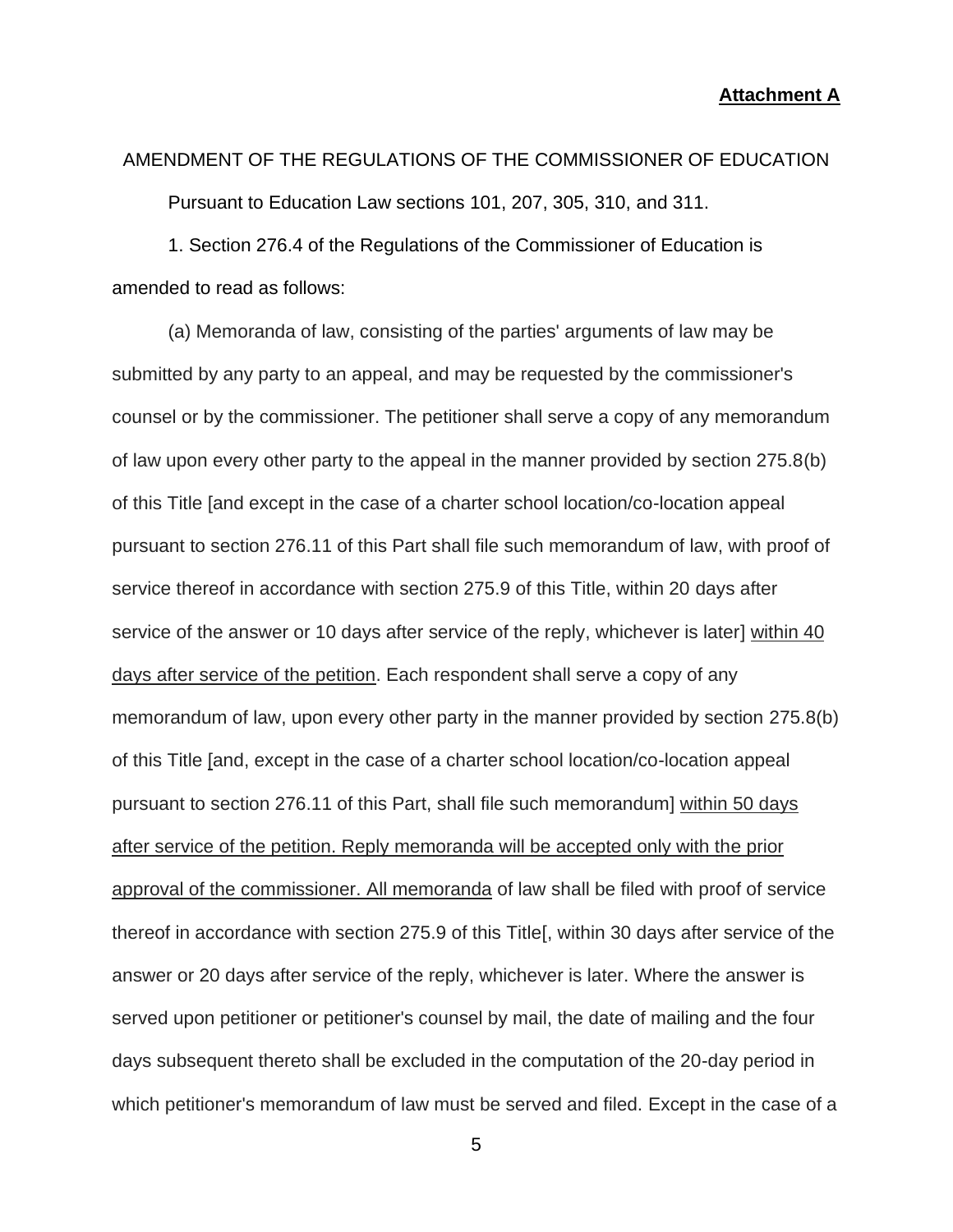charter school location/co-location appeal pursuant to section 276.11 of this Part, reply memoranda will be accepted only with the prior approval of the commissioner]. The commissioner, in his/her sole discretion, may permit the late filing of memoranda of law upon written application by a party, setting forth good cause for the delay and demonstrating the necessity of such memoranda to a determination of the appeal, together with proof of service of a copy of such application upon all other parties to the appeal. [In a charter school location/co-location appeal pursuant to section 276.11 of this Part, memoranda of law shall be served and filed in the manner prescribed in such section 276.11 of this Part.] The procedures set forth in this subdivision shall not apply to charter school location/co-location appeals, which shall be governed by section 276.11 of this Part.

(b) Notwithstanding the provisions of subdivision (a) of this section, in an appeal regarding a homeless child's or youth's access to a free, appropriate public education pursuant to section 100.2(x) of this Title, the parent or guardian of a homeless child or youth or unaccompanied youth as defined in section 100.2(x) of this Title may serve a [memoranda] memorandum of law [may be served] in the manner provided by [either] section 275.8 [(b)] (a) or (e) of this Title.

2. Subdivision (b) of section 276.5 of the Regulations of the Commissioner of Education is amended to read as follows:

(b) Notwithstanding the provisions of subdivision (a) of this section, in an appeal regarding a homeless child's or youth's access to a free, appropriate public education pursuant to section 100.2(x) of this Title, the application and proposed affidavits, exhibits and other supporting papers may be served in accordance with [either] section 275.8(b) or (e) [or section 275.13(b)] of this Title.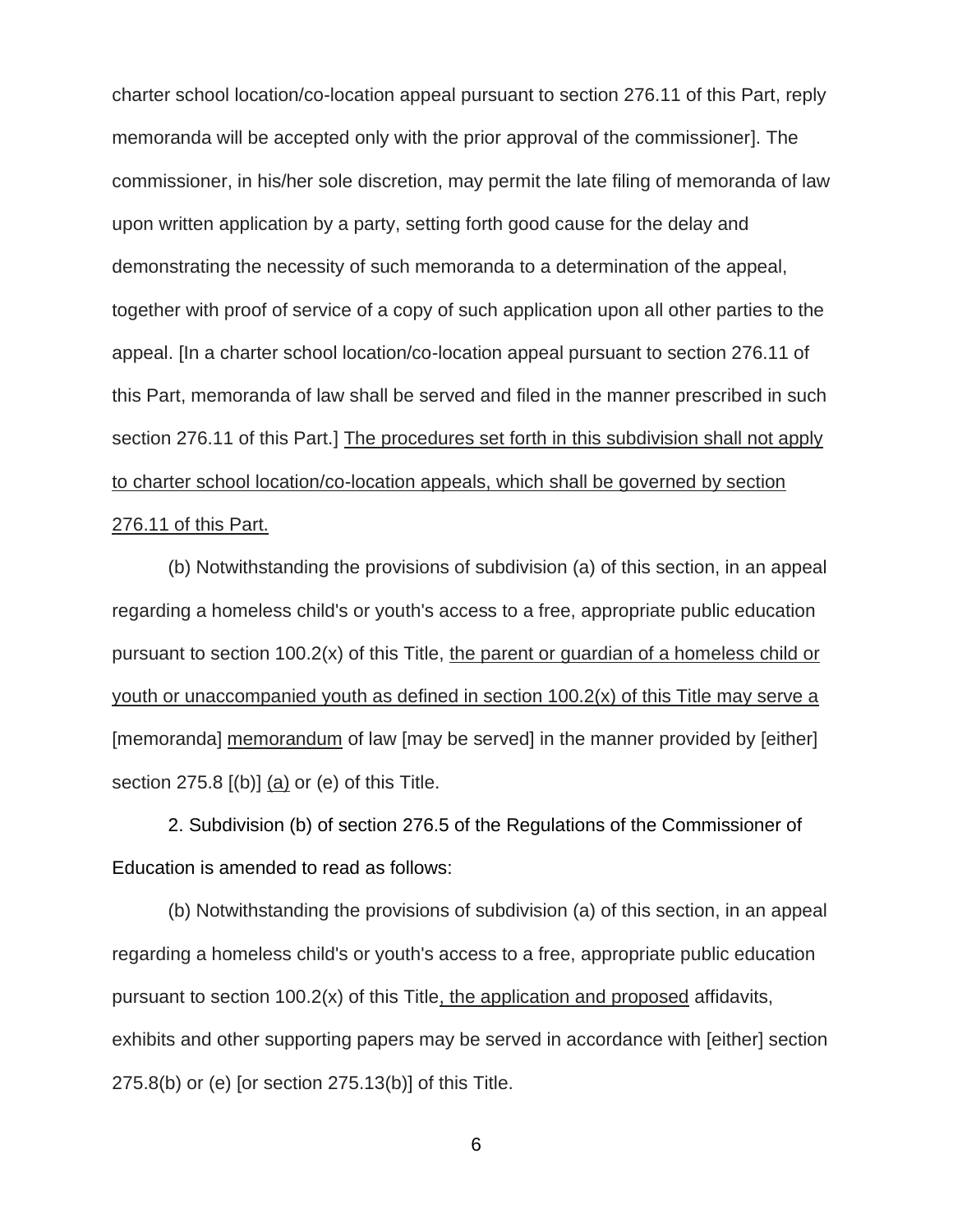3. Subdivision (b) of section 277.1 of the Regulations of the Commissioner of Education is amended to read as follows:

(b) the petition must include a notice to the officer in substantially the following form:

[SIR:]

Take notice that the petition and affidavits, copies of which are herewith served upon you, will be presented to the Commissioner of Education at Albany, and application thereon made for your removal from the office of..... of ..... School District ...... of the Town of ....., ..... County, and that you are required to transmit your answer to such application, duly verified, with an affidavit of service of a copy thereof upon petitioner, to the Office of Counsel, New York State Education Department, State Education Building, Albany, N.Y. 12234, or the charges contained in such petition and affidavit will be deemed to be admitted by you.

Please take further notice that your answer must conform with the provisions of the regulations of the Commissioner of Education relating to appeals before the Commissioner, copies of which are available from the Office of Counsel, New York State Education Department, State Education Building, Albany, N.Y. 12234. Such regulations require that an answer to the petition must be served upon petitioner, or if he be represented by counsel, upon his counsel, within 20 days after the service of the petition, and that a copy of such answer must, within five days after such service, be filed with the Office of Counsel, New York State Education Department, State Education Building, Albany, N.Y. 12234.

(*Signature*)

 $\overline{\phantom{a}}$  ,  $\overline{\phantom{a}}$  ,  $\overline{\phantom{a}}$  ,  $\overline{\phantom{a}}$  ,  $\overline{\phantom{a}}$  ,  $\overline{\phantom{a}}$  ,  $\overline{\phantom{a}}$  ,  $\overline{\phantom{a}}$  ,  $\overline{\phantom{a}}$  ,  $\overline{\phantom{a}}$  ,  $\overline{\phantom{a}}$  ,  $\overline{\phantom{a}}$  ,  $\overline{\phantom{a}}$  ,  $\overline{\phantom{a}}$  ,  $\overline{\phantom{a}}$  ,  $\overline{\phantom{a}}$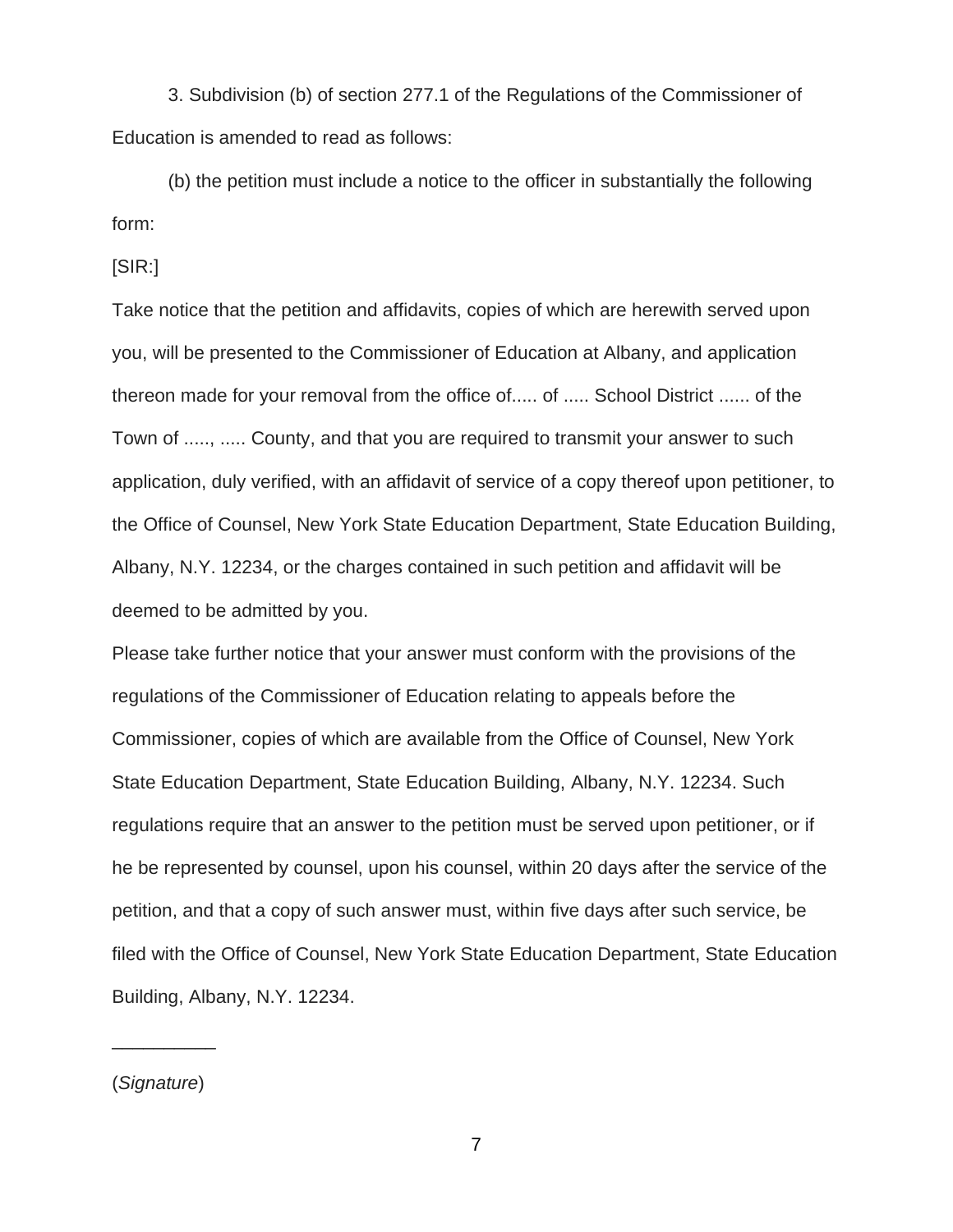P.O. Address

\_\_\_\_\_\_\_\_\_\_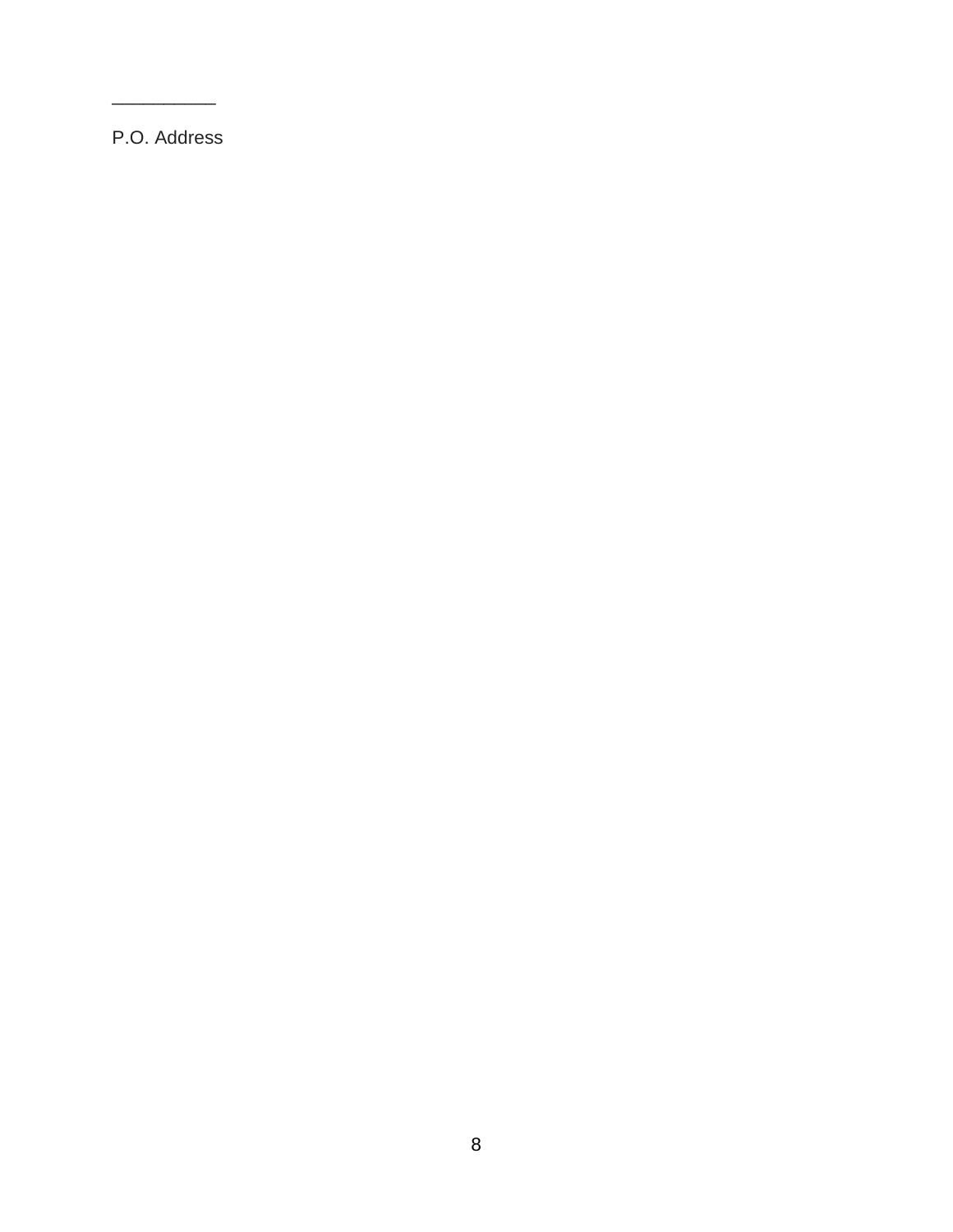**Attachment B**

#### ASSESSMENT OF PUBLIC COMMENT

Following publication of the Notice of Proposed Rule Making in the State Register on April 28, 2021, the Department received the following comments on the proposed amendment. These comments were previously published as part of the September 2021 Board of Regents item.

1. COMMENT: A commenter recommended that the Department maintain the current structure for service of memoranda of law. The commenter contends that the current structure for service of memorandum of law allows the parties to brief legal arguments after "the allegations are spelled out through the sequence of petition, answer, and reply." They explain that adding submission of a memorandum of law to the obligation of answering the petition within 20 days "is unduly burdensome." The commenter states that an unintended consequence of this amendment would be an increase in extension requests. The commenter also predicts that another unintended consequence of the proposed amendment would be that the opportunity to submit a reply memorandum of law will lead petitioners to refrain from filing a memorandum of law with the petition, knowing they will have an opportunity to submit such with a reply, which may preclude respondents from addressing these arguments in their memoranda of law.

As an alternative to keeping the status quo, the commenter provides alternative recommendations. The first recommendation is to increase the respondent's time to answer to allow respondent to file its answer and memorandum of law within 30 days. The second alternative suggestion is to condition a petitioner's right to submit a reply memorandum of law on prior approval of the Commissioner's office. The commenter